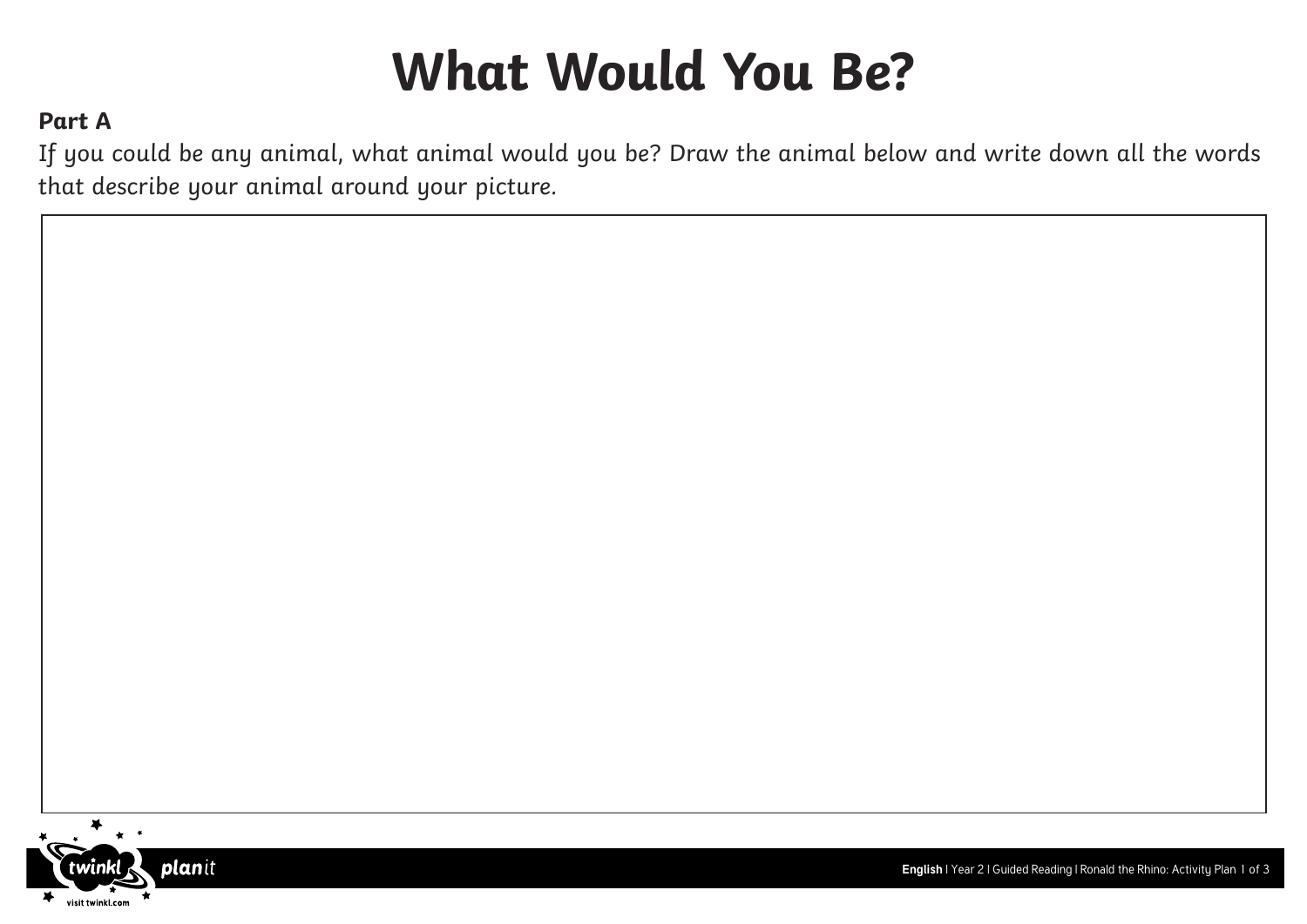# **What Would You Be?**

#### **Part B**

**plan**it

twınk

visit twinkl.com

Imagine you are Ronald. If you could be any animal, what animal would you be and why? Write your answer in full sentences below.

| E                                    |  |
|--------------------------------------|--|
| $\overline{ }$                       |  |
|                                      |  |
| Protection<br>$\sqrt{4}$<br>J.       |  |
| o o                                  |  |
| <b>Section</b>                       |  |
|                                      |  |
| ىد<br>$\circ$<br>⊖<br>⊖<br>€<br>o 80 |  |
|                                      |  |

| Challenge Task<br>Find out 5 facts about your chosen animal using the Internet or non-fiction books. |
|------------------------------------------------------------------------------------------------------|
|                                                                                                      |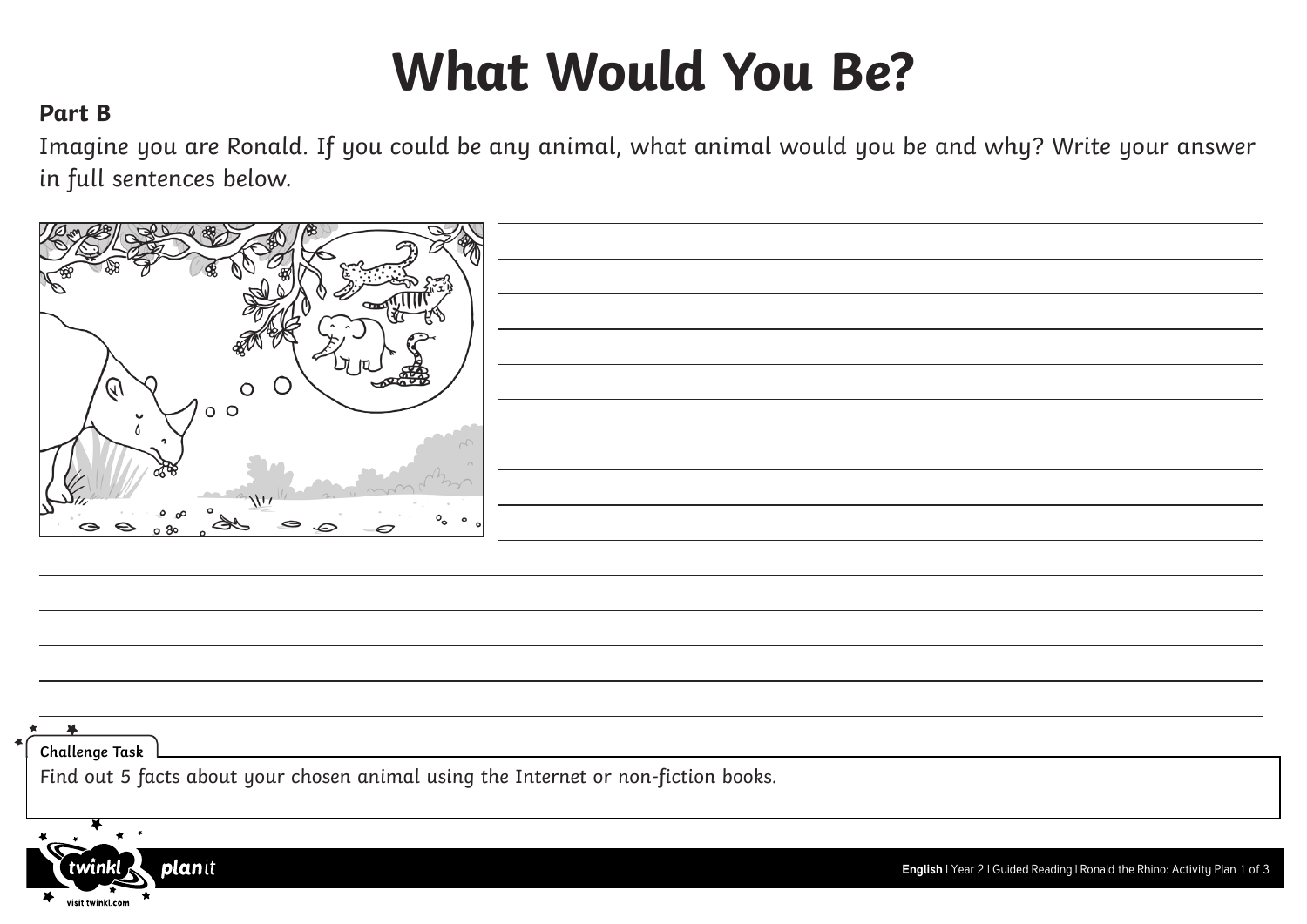### What Would You Be? **Answers**

### **Part A**

If you could be any animal, what animal would you be? Draw the animal below and write down all the words that describe your animal around your picture.